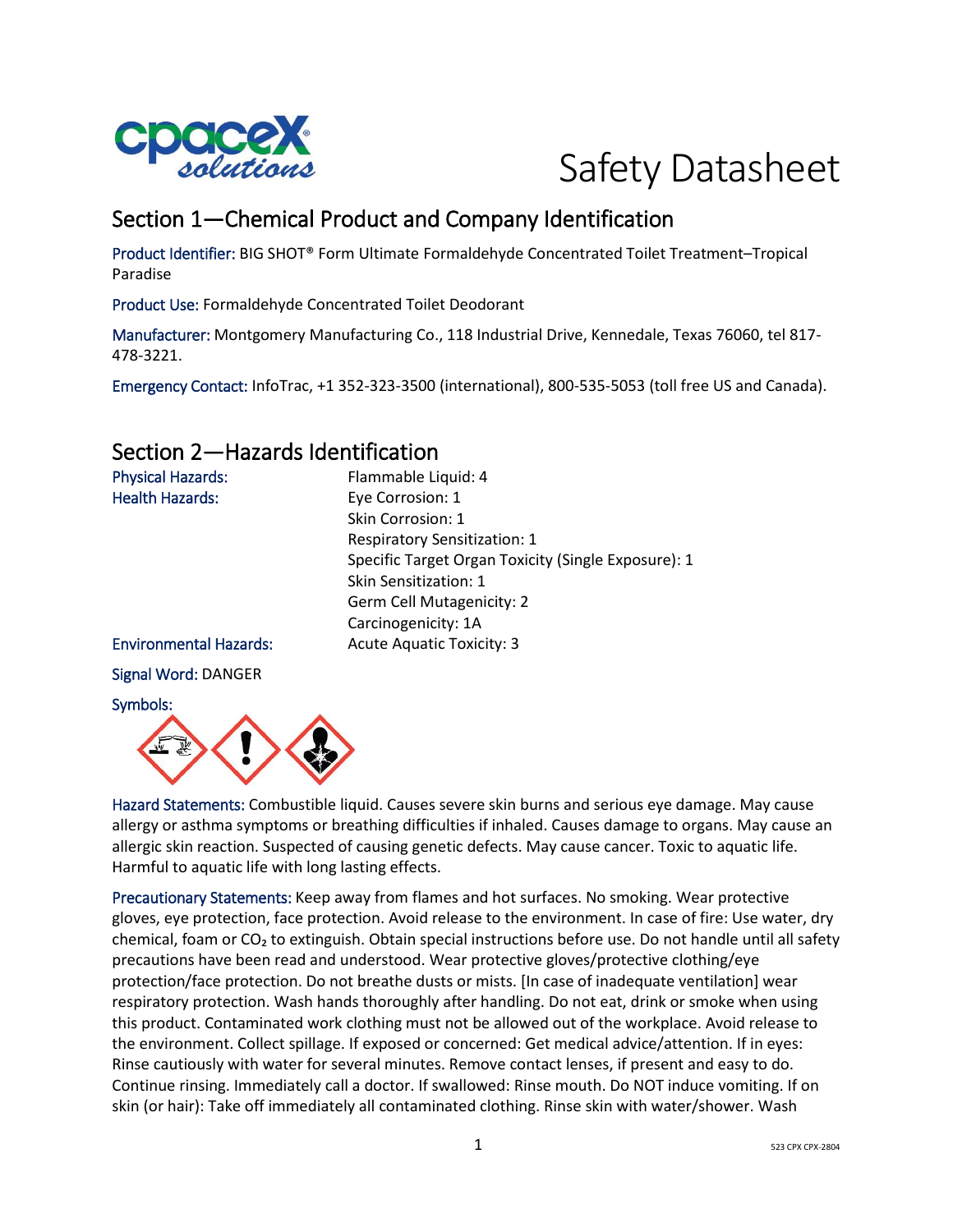contaminated clothing before reuse. If skin irritation or rash occurs: Get medical advice/attention. Wash contaminated clothing before reuse. If inhaled: Remove person to fresh air and keep comfortable for breathing. Immediately call a doctor. If experiencing respiratory symptoms: Call a poison center/doctor. Store locked up. Store in a well-ventilated place. Keep cool. Dispose of contents and container in accordance with local, regional, national, international regulations.

Other Hazards: None found.

#### Unknown Ingredients: N/D

#### Section 3—Information on Ingredients

| Ingredient Name                                              | Ingredient | Ingredient CAS |
|--------------------------------------------------------------|------------|----------------|
|                                                              | Percentage | <b>No</b>      |
| The exact chemical identities and percentages of composition |            |                |
| have been withheld as a trade secret.                        |            |                |

#### Section 4—First Aid Measures

Skin contact: If on skin or hair: Take off immediately all contaminated clothing. Rinse skin with water or shower. Wash contaminated clothing before reuse. Immediately call a doctor.

Eye contact: If in eyes: Rinse cautiously with water for several minutes. Remove contact lenses, if present and easy to do. Continue rinsing. Immediately call a doctor.

Ingestion: If swallowed: Rinse mouth. DO NOT induce vomiting. Immediately call a doctor.

Inhalation: If inhaled: Remove person to fresh air and keep comfortable for breathing. Immediately call a doctor.

Most important symptoms/effects, acute and delayed: If exposed or concerned: Get medical advice/attention.

Indication of immediate medical attention/special treatment: N/D

### Section 5—Fire-Fighting Measures

Suitable extinguishing media: Foam, carbon dioxide, dry chemical or water fog.

Specific hazard arising from chemicals: Cool container with water spray or fog to help absorb escaping fumes. Evacuate affected area. Stay upwind and avoid contact with smoke and fumes. If contact cannot be avoided wear personal protective equipment (See "personal Protective Equipment section".) including chemical splash goggles and air mask with breathing supply. Run-off from fire control may cause pollution.

Special equipment and precautions: Wear suitable respiratory equipment when necessary

### Section 6—Accidental Release Measures

Personal precaution, protective equipment, emergency procedures: Avoid contact with skin and eyes. Do not ingest. Do not inhale. Wear Personal Protective Equipment (refer to section 8).

Methods and material for containment and clean up: Review Fire and Explosion Hazards and Safety Precautions before proceeding with clean-up. Use appropriate personal protective equipment during clean up. Wear self-contained breathing apparatus and chemical-proof suit. Soak up small spills with earth, sand, or other noncombustible absorbent material and remove in covered containers. Dike large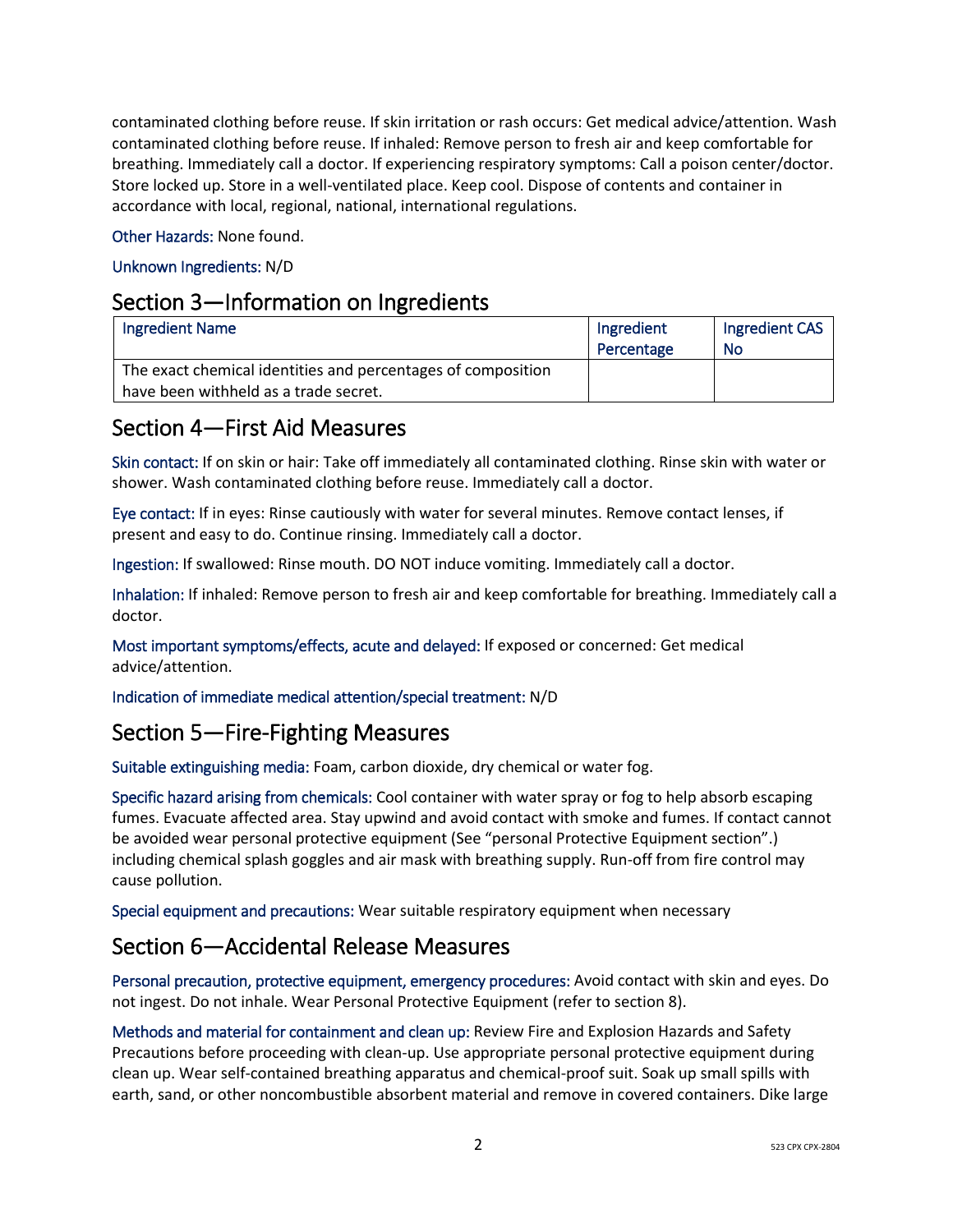spills and neutralize with dilute solutions of ammonia, sodium sulfite, or sodium bisulfite and remove. Flush area with plenty of water. Comply with Federal, State, and local regulations on reporting releases.

# Section 7—Handling and Storage

Precautions for safe handling: Wash thoroughly after handling, especially before eating, drinking, smoking or using restroom facilities. Wash goggles and gloves. Launder contaminated clothing. Do not swallow. Do not get in eyes. Do not inhale mists or vapors.

Cautions for safe storage: Store locked up.

Incompatibilities: Strong oxidizing agents, caustics, strong alkalis, isocyanates, anhydrides, oxides and inorganic acids. Some formaldehyde solutions react with nitrogen dioxide, nitromethane, perchloric acid and aniline or peroxyformic acid to yield explosive compounds. A violent reaction occurs when some formaldehyde solutions are mixed with strong oxidizers.

### Section 8—Exposure controls/personal protection

#### Exposure Limits:

Ingredient 2: OSHA PEL 0.75 ppm, 0.92 mg/m<sup>3</sup>, 8 Hr. (TWA). ACHIH TLV: Ceiling: 0.3 ppm, 0.37 mg/m3, A2.

Ingredient 3: OSHA PEL 200 ppm, 260 mg/m3- 8 Hr. (TWA-Skin). ACHIH TLV: 200 ppm, 262 mg/m3 Hr (TWA)

#### Specific Engineering: Not established.

Individual protective equipment and measures: Eye Protection: Prevent eye contact. Wear chemical splash goggles or similar eye protection if the potential exists for eye contact. Skin Protection: Avoid skin contact. Wear Butyl rubber or neoprene gloves to prevent contact. Launder contaminated clothing before re-use. Respiratory Protection: Full face respirator with formaldehyde cartridges when vapor concentration is 1-10. Self-contained breathing apparatus when concentration is 10-100. General Hygiene: Wash hands after handling. Other Protective Clothing or Equipment: Eye wash fountain and safety shower in area.

| $\sim$ . Thysical drivit chical reported          |                                             |  |
|---------------------------------------------------|---------------------------------------------|--|
| <b>Physical State: Liquid</b>                     | Flammability (solid, gas): Not Flammable    |  |
| Color: Blue                                       | Vapor Pressure (mmHg): 23-26 mm Hg@77 °F    |  |
| Odor: Characteristic odor                         | Vapor Density (air= 1): >1                  |  |
| Odor Threshold: N/D                               | Relative Density: 1.05-1.10                 |  |
| pH: 5.5-6.0                                       | Solubilities: In water: completely miscible |  |
| Melting point/freezing Point: Polymerizes and     | <b>Partition Coefficient: N/D</b>           |  |
| separates below 320 °F                            |                                             |  |
| Initial Boiling Point and Boiling Range: 212 °F   | Auto-Ignition Temperature: N/D              |  |
| Flash Point: >150 °F TCC (EST)                    | Decomposition Temperature: N/D              |  |
| Evaporation Rate: >1                              | Viscosity: N/D                              |  |
| Upper/Lower Flammability or Explosive limits: N/D |                                             |  |

### Section 9-Physical and Chemical Properties

### Section 10—Stability and Reactivity:

| Chemical Stability: Stable                   | Condition to Avoid: High heat, flames and sparks.   |
|----------------------------------------------|-----------------------------------------------------|
| Reactivity: No specific reactivity test data | <b>Possibility of Hazardous Reaction: Hazardous</b> |
| available for this mixture.                  | Polymerization: will not occur.                     |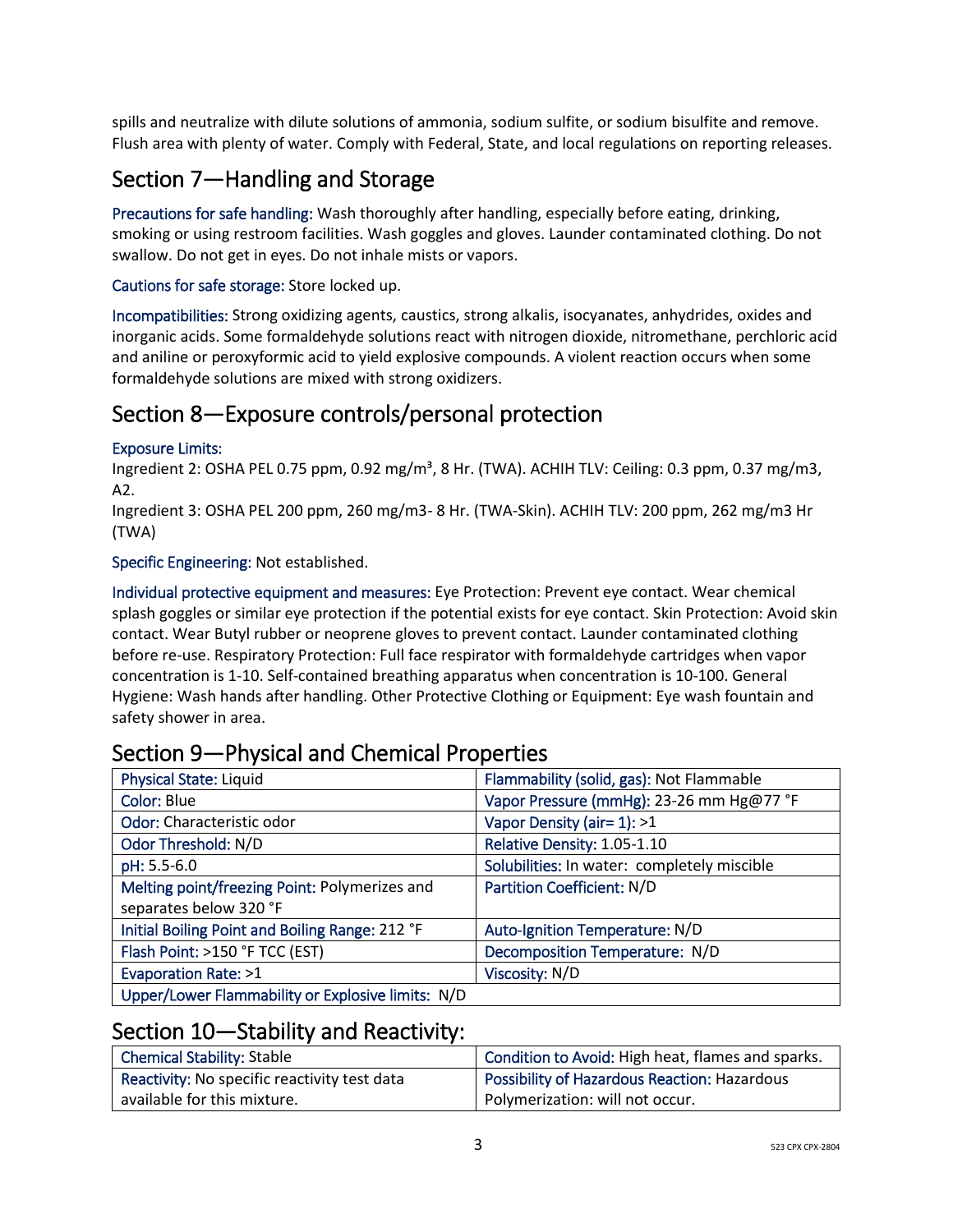| Incompatible Materials: Strong oxidizing agents,   | <b>Hazardous Decomposition Products:</b> |
|----------------------------------------------------|------------------------------------------|
| caustics, strong alkalis, isocyanates, anhydrides, | N/D                                      |
| oxides and inorganic acids. Some formaldehyde      |                                          |
| solutions react with nitrogen dioxide,             |                                          |
| nitromethane, perchloric acid and aniline or       |                                          |
| peroxyformic acid to yield explosive compounds.    |                                          |
| A violent reaction occurs when some                |                                          |
| formaldehyde solutions are mixed with strong       |                                          |
| oxidizers.                                         |                                          |

# Section 11—Toxicological information:

Information on the likely routes of exposure: Skin contact, eye contact, inhalation, ingestion.

| <b>Chemical Name</b>                          | Oral LD50           | <b>Dermal LD50</b> | <b>Inhalation LD50</b> |
|-----------------------------------------------|---------------------|--------------------|------------------------|
| Ingredient 1                                  | $>900$ mg/kg        | N/D                | N/D                    |
| Ingredient 2                                  | $100 \text{ mg/kg}$ | N/D                | 590 mg/kg              |
| Ingredient 3                                  | >5,600 mg/kg        | N/D                | N/D                    |
| Ingredient 4                                  | 1,300 mg/kg         | N/D                | N/D                    |
| Product as a Whole                            | 3,106 mg/kg         | N/D                | N/D                    |
| The exact chemical identities and percentages |                     |                    |                        |
| of composition have been withheld as a trade  |                     |                    |                        |
| secret.                                       |                     |                    |                        |

Important symptoms: Refer to Section 4—First Aid Measures.

Effects of Acute Exposure: Harmful if absorbed through skin caused general tissue damage. Methanol liquid and vapor can penetrate skin and mucous membranes. Skin contact should be avoided. Causes eye burns. Ingestion (swallowing): May be fatal or may cause blindness.

#### Effects of Chronic Exposure: N/D

Carcinogenicity: Ingredient 2: is listed as a carcinogen on the following: IARC, NTP, OSHA, ACGIH. It is listed on IARC as Group 1 human carcinogen for rare nasopharyngeal cancer in humans.

#### Other Data: N/D

#### Section 12—Ecological Information:

Ecotoxicity: Harmful to aquatic life. LC50: 10-100 mg/l, 96 hours (Fish) EC50: 2 mg/l, 48 hours (Daphnia) IC50: 0.4 mg/l, 24 hours (Algae) Persistence and degradability: This product is readily biodegradable. BOD7 0.3 g/g COD 0.4  $g/g$ TOC 0.15 g/g Bioaccumulative Potential: N/D Mobility in Soil: N/D <br>
Other Adverse Effects: N/D

## Section 13—Disposal Considerations

Waste Treatment Method: Avoid release to the environment. Collect spillage. DO NOT DUMP INTO ANY